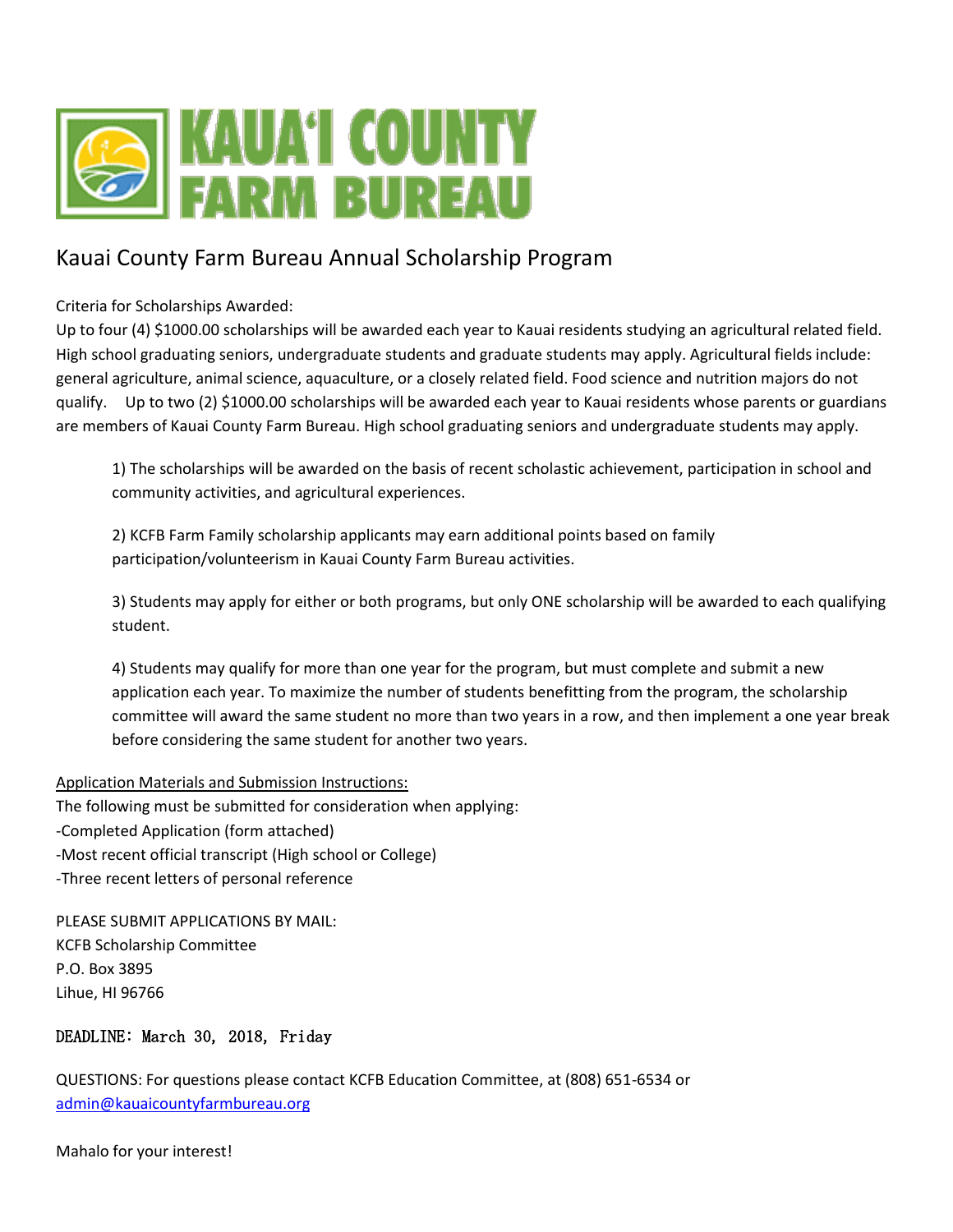# Application: Agriculture Scholarship

| RESIDENT: How long have you been a Kauai resident? (include dates) _____________________    |
|---------------------------------------------------------------------------------------------|
| HIGH SCHOOL: Please list high school and years attended, including date of graduation.      |
| COLLEGE: Please list the college you attend or plan to attend.                              |
|                                                                                             |
|                                                                                             |
| Please answer the following fully for maximum points. Attach a separate sheet if necessary. |
| SCHOOL RELATED ACTIVITIES (7%): e.g. FFA, school government, key club, sports, etc.         |
| <u> 1989 - Johann Stoff, amerikansk politiker (d. 1989)</u>                                 |
|                                                                                             |
|                                                                                             |
| COMMUNITY RELATED ACTIVITIES (8%): e.g. 4H, church, United Way, other volunteer work        |
|                                                                                             |
|                                                                                             |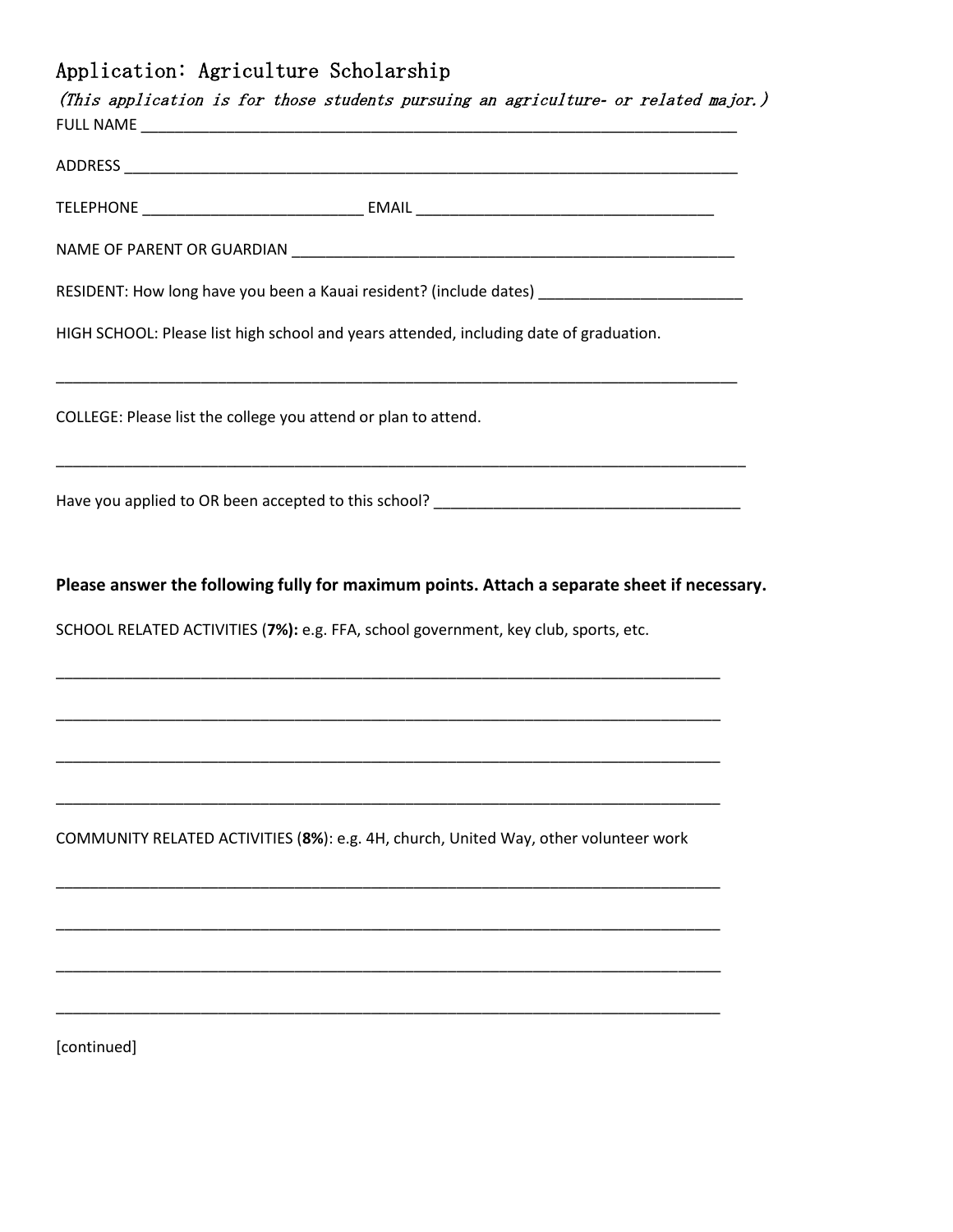## Application: Agriculture Scholarship

#### [page 2]

**PO Box 3895, Lihue, HI 96766.**

AGRICULTURE RELATED ACTIVITIES OR EXPERIENCES (**15%**): e.g. farm employment or volunteer work, agricultural

projects, volunteering for KCFB or other agricultural non-profit organization, etc.

\_\_\_\_\_\_\_\_\_\_\_\_\_\_\_\_\_\_\_\_\_\_\_\_\_\_\_\_\_\_\_\_\_\_\_\_\_\_\_\_\_\_\_\_\_\_\_\_\_\_\_\_\_\_\_\_\_\_\_\_\_\_\_\_\_\_\_\_\_\_\_\_\_\_\_\_\_\_

\_\_\_\_\_\_\_\_\_\_\_\_\_\_\_\_\_\_\_\_\_\_\_\_\_\_\_\_\_\_\_\_\_\_\_\_\_\_\_\_\_\_\_\_\_\_\_\_\_\_\_\_\_\_\_\_\_\_\_\_\_\_\_\_\_\_\_\_\_\_\_\_\_\_\_\_\_\_

\_\_\_\_\_\_\_\_\_\_\_\_\_\_\_\_\_\_\_\_\_\_\_\_\_\_\_\_\_\_\_\_\_\_\_\_\_\_\_\_\_\_\_\_\_\_\_\_\_\_\_\_\_\_\_\_\_\_\_\_\_\_\_\_\_\_\_\_\_\_\_\_\_\_\_\_\_\_

\_\_\_\_\_\_\_\_\_\_\_\_\_\_\_\_\_\_\_\_\_\_\_\_\_\_\_\_\_\_\_\_\_\_\_\_\_\_\_\_\_\_\_\_\_\_\_\_\_\_\_\_\_\_\_\_\_\_\_\_\_\_\_\_\_\_\_\_\_\_\_\_\_\_\_\_\_\_

\_\_\_\_\_\_\_\_\_\_\_\_\_\_\_\_\_\_\_\_\_\_\_\_\_\_\_\_\_\_\_\_\_\_\_\_\_\_\_\_\_\_\_\_\_\_\_\_\_\_\_\_\_\_\_\_\_\_\_\_\_\_\_\_\_\_\_\_\_\_\_\_\_\_\_\_\_\_

\_\_\_\_\_\_\_\_\_\_\_\_\_\_\_\_\_\_\_\_\_\_\_\_\_\_\_\_\_\_\_\_\_\_\_\_\_\_\_\_\_\_\_\_\_\_\_\_\_\_\_\_\_\_\_\_\_\_\_\_\_\_\_\_\_\_\_\_\_\_\_\_\_\_\_\_\_\_

\_\_\_\_\_\_\_\_\_\_\_\_\_\_\_\_\_\_\_\_\_\_\_\_\_\_\_\_\_\_\_\_\_\_\_\_\_\_\_\_\_\_\_\_\_\_\_\_\_\_\_\_\_\_\_\_\_\_\_\_\_\_\_\_\_\_\_\_\_\_\_\_\_\_\_\_\_\_

\_\_\_\_\_\_\_\_\_\_\_\_\_\_\_\_\_\_\_\_\_\_\_\_\_\_\_\_\_\_\_\_\_\_\_\_\_\_\_\_\_\_\_\_\_\_\_\_\_\_\_\_\_\_\_\_\_\_\_\_\_\_\_\_\_\_\_\_\_\_\_\_\_\_\_\_\_\_

\_\_\_\_\_\_\_\_\_\_\_\_\_\_\_\_\_\_\_\_\_\_\_\_\_\_\_\_\_\_\_\_\_\_\_\_\_\_\_\_\_\_\_\_\_\_\_\_\_\_\_\_\_\_\_\_\_\_\_\_\_\_\_\_\_\_\_\_\_\_\_\_\_\_\_\_\_\_

\_\_\_\_\_\_\_\_\_\_\_\_\_\_\_\_\_\_\_\_\_\_\_\_\_\_\_\_\_\_\_\_\_\_\_\_\_\_\_\_\_\_\_\_\_\_\_\_\_\_\_\_\_\_\_\_\_\_\_\_\_\_\_\_\_\_\_\_\_\_\_\_\_\_\_\_\_\_

\_\_\_\_\_\_\_\_\_\_\_\_\_\_\_\_\_\_\_\_\_\_\_\_\_\_\_\_\_\_\_\_\_\_\_\_\_\_\_\_\_\_\_\_\_\_\_\_\_\_\_\_\_\_\_\_\_\_\_\_\_\_\_\_\_\_\_\_\_\_\_\_\_\_\_\_\_\_

\_\_\_\_\_\_\_\_\_\_\_\_\_\_\_\_\_\_\_\_\_\_\_\_\_\_\_\_\_\_\_\_\_\_\_\_\_\_\_\_\_\_\_\_\_\_\_\_\_\_\_\_\_\_\_\_\_\_\_\_\_\_\_\_\_\_\_\_\_\_\_\_\_\_\_\_\_\_

INTEREST IN AGRICULTURE (**20%**) – Why are you interested in this course of study?

FUTURE CONTRIBUTION TO AGRICULTURE (**15%**) – Keeping in mind your chosen major, how do you plan to support the agriculture industry after you graduate?

PERSONAL REFERENCES (**15%**): Please list and provide contact information for three personal references. Personal

letters coming separately should be postmarked by the scholarship deadline and mailed to **Kauai County Farm Bureau,**

| Name<br>1)<br><u> 1990 - Johann John Harry Harry Harry Harry Harry Harry Harry Harry Harry Harry Harry Harry Harry Harry Harry</u> | Affiliation            |  |
|------------------------------------------------------------------------------------------------------------------------------------|------------------------|--|
| 2)                                                                                                                                 |                        |  |
| 3)<br><u> 1980 - Johann Stoff, deutscher Stoff, der Stoff, der Stoff, der Stoff, der Stoff, der Stoff, der Stoff, der S</u>        |                        |  |
|                                                                                                                                    | Date: <b>and Date:</b> |  |
| FOR OFFICE USE ONLY GPA (20%): ____________ KCFB member since (year) ____________                                                  |                        |  |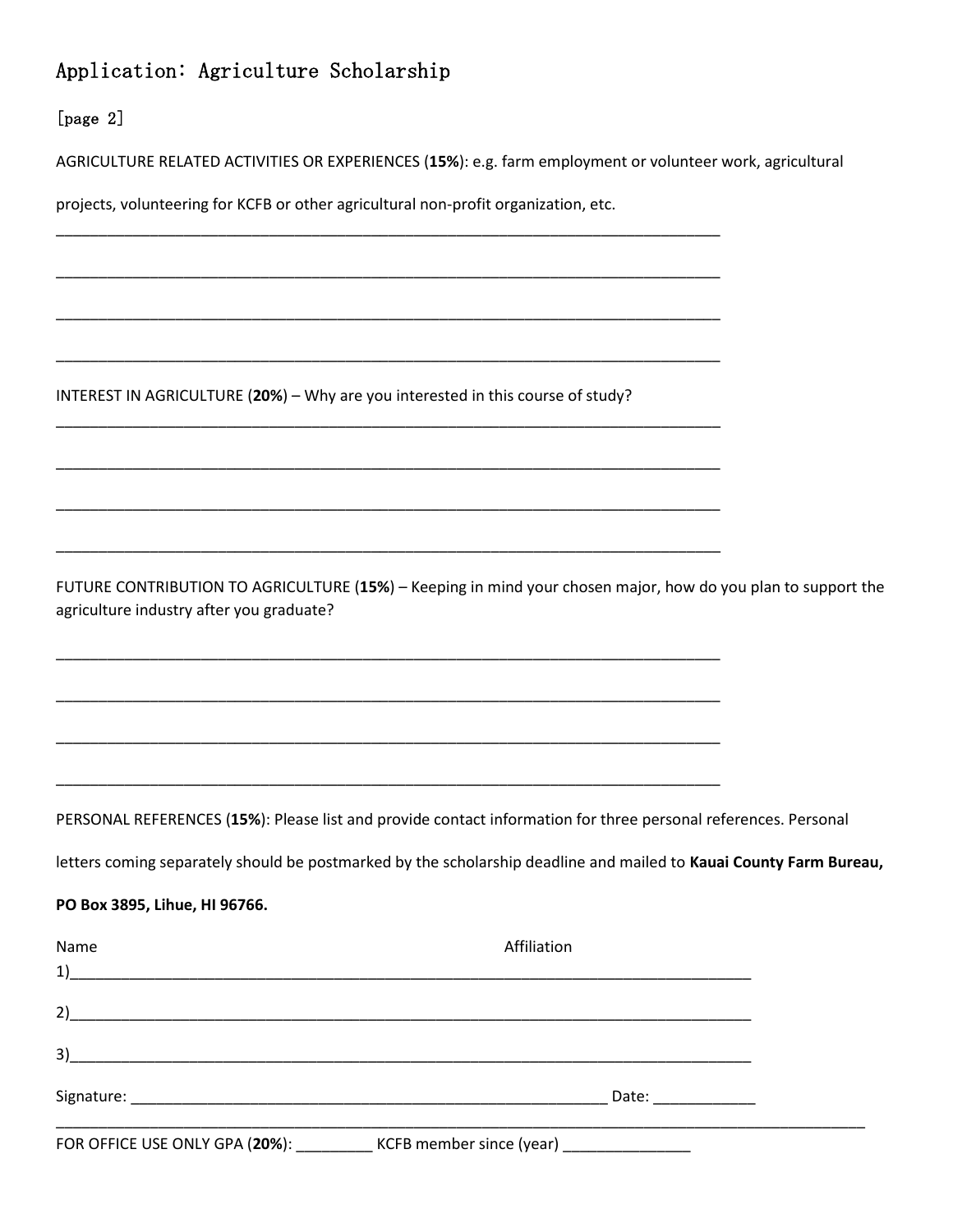## Application: KCFB Farm Family Scholarship

(This application is for those students whose family are Farm Bureau members, any major is acceptable.)

| RESIDENT: How long have you been a Kauai resident? (include dates) ________________________________ |
|-----------------------------------------------------------------------------------------------------|
| HIGH SCHOOL: Please list high schools and years attended, including date of graduation.             |
| COLLEGE: Please list the college you attend or plan to attend.                                      |
| ,我们也不能在这里,我们也不能在这里的时候,我们也不能会在这里,我们也不能会在这里,我们也不能会在这里的时候,我们也不能会在这里,我们也不能会不能会不能会不能会                    |
| Please answer the following fully for maximum points. Attach a separate sheet if necessary.         |
| SCHOOL RELATED ACTIVITIES (10%): e.g. FFA, school government, key club, sports, etc.                |
| ,我们也不能在这里的时候,我们也不能会在这里,我们也不能会在这里的时候,我们也不能会在这里的时候,我们也不能会在这里的时候,我们也不能会在这里的时候,我们也不能                    |
| COMMUNITY RELATED ACTIVITIES (10%): e.g. 4H, church, United Way, other volunteer work               |
|                                                                                                     |
| [continued]                                                                                         |